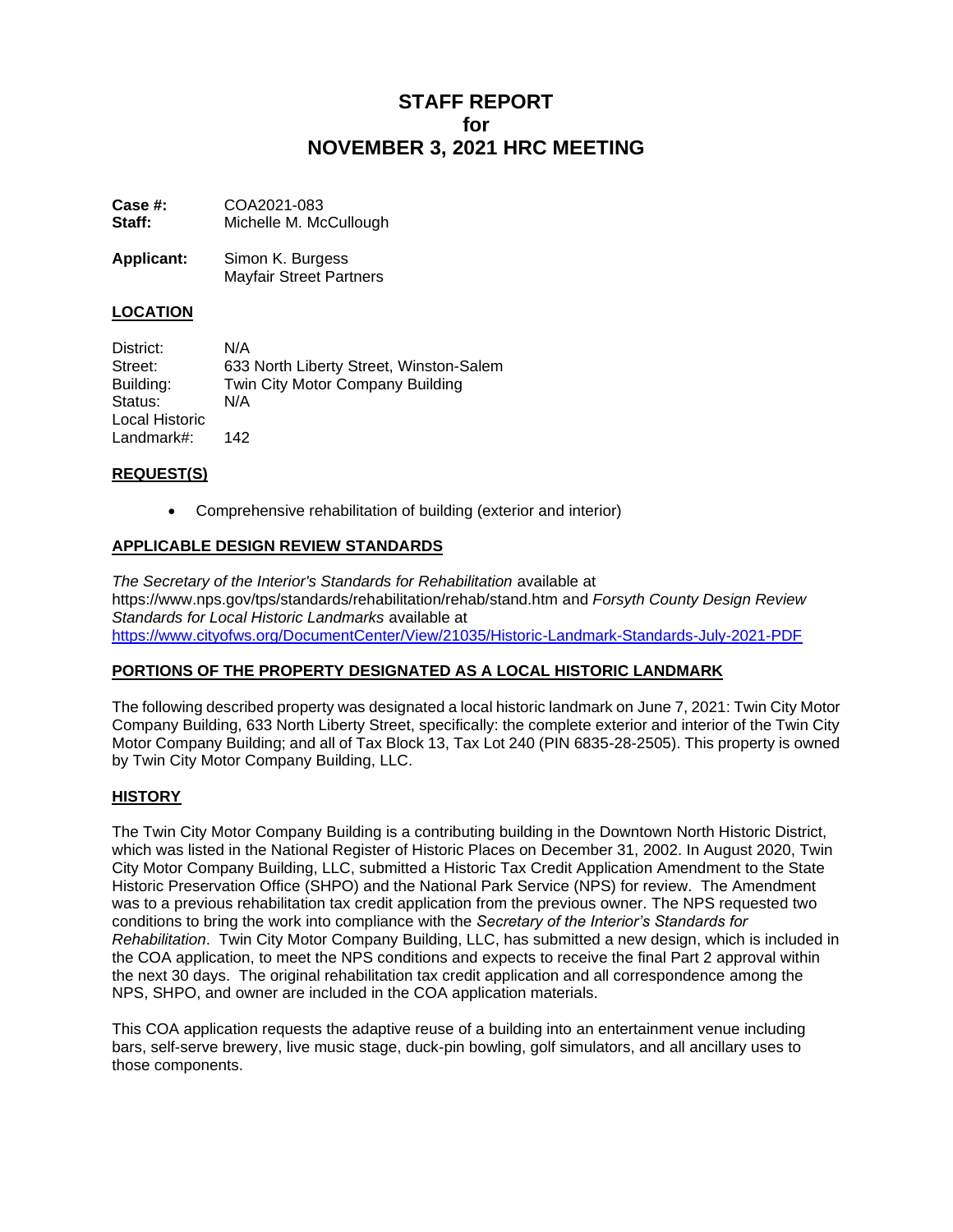#### **STAFF FINDINGS**

The applicant requests the comprehensive rehabilitation of the building (exterior and interior). Due to the scope of the project, the completeness of the application material, and the review by the NPS and SHPO, staff has reviewed the application in accordance with the *Forsyth County Design Review Standards for Local Historic Landmarks* and has based its comments on the *Secretary of the Interior's Standards for Rehabilitation*, found on page 15 of the Landmark Standards. The Secretary's Standards are the basis for the Landmark Standards and represent the principles the Commission is to use to review changes to Landmarks.

Commission staff finds that the project is not incongruous with the character of the Landmark because:

- 1) The adaptive reuse will not remove distinctive materials or alter features or spaces that characterize the landmark, thereby retaining and preserving the historic character of the landmark. (*Standard 2*)
- 2) The adaptive reuse recognizes the landmark's various periods of construction, its original office use, showroom, and industrial uses and will not create physical changes that reflect a false sense of historical development. *(Standard 3)*
- 3) The adaptive reuse will retain and preserve most of the historically significant changes that have occurred to the landmark over time. *(Standard 4)*
- 4) The adaptive reuse will retain distinctive features, finishes, and construction techniques and examples of craftsmanship that characterize the landmark. (*Standard 5*)
- 5) The adaptive reuse will repair deteriorated historic features where possible, and where the severity of deterioration requires the replacement of features; the proposed new features will match or blend with the old. Replacement of missing features will be based on documentary and physical evidence. (*Standard 6*)
- 6) The adaptive reuse will not use chemical or physical treatments that can cause damage to historic materials and surface cleaning will be undertaken with the gentlest means possible. *(Standard 7)*
- 7) Exterior alterations and related new construction will not destroy historic materials, features and spatial relationships that characterize the landmark. The new work will be differentiated form the old and will be compatible with the historic materials, features, size, scale and proportion, and massing to protect the integrity of the landmark and its environment. *(Standard 9)*
- 8) The essential form and integrity of the landmark and its environment would be unimpaired if new additions or adjacent or related new construction is removed in the future. *(Standard 10)*

#### **STAFF RECOMMENDATION**

Based on the preceding findings, staff recommends that the Commission approve COA2021-083 for the Twin City Motor Company Building, Local Historic Landmark #142 located at 633 North Liberty Street, Winston-Salem (PIN 6835-28-2505) with the following conditions:

1) The applicant shall meet all conditions established by the National Park Service and the North Carolina State Historic Preservation Office, so that the rehabilitation meets the *Secretary of the Interior's Standards for Rehabilitation,* therefore meeting *Forsyth County Design Review Standards for Local Historic Landmarks;*